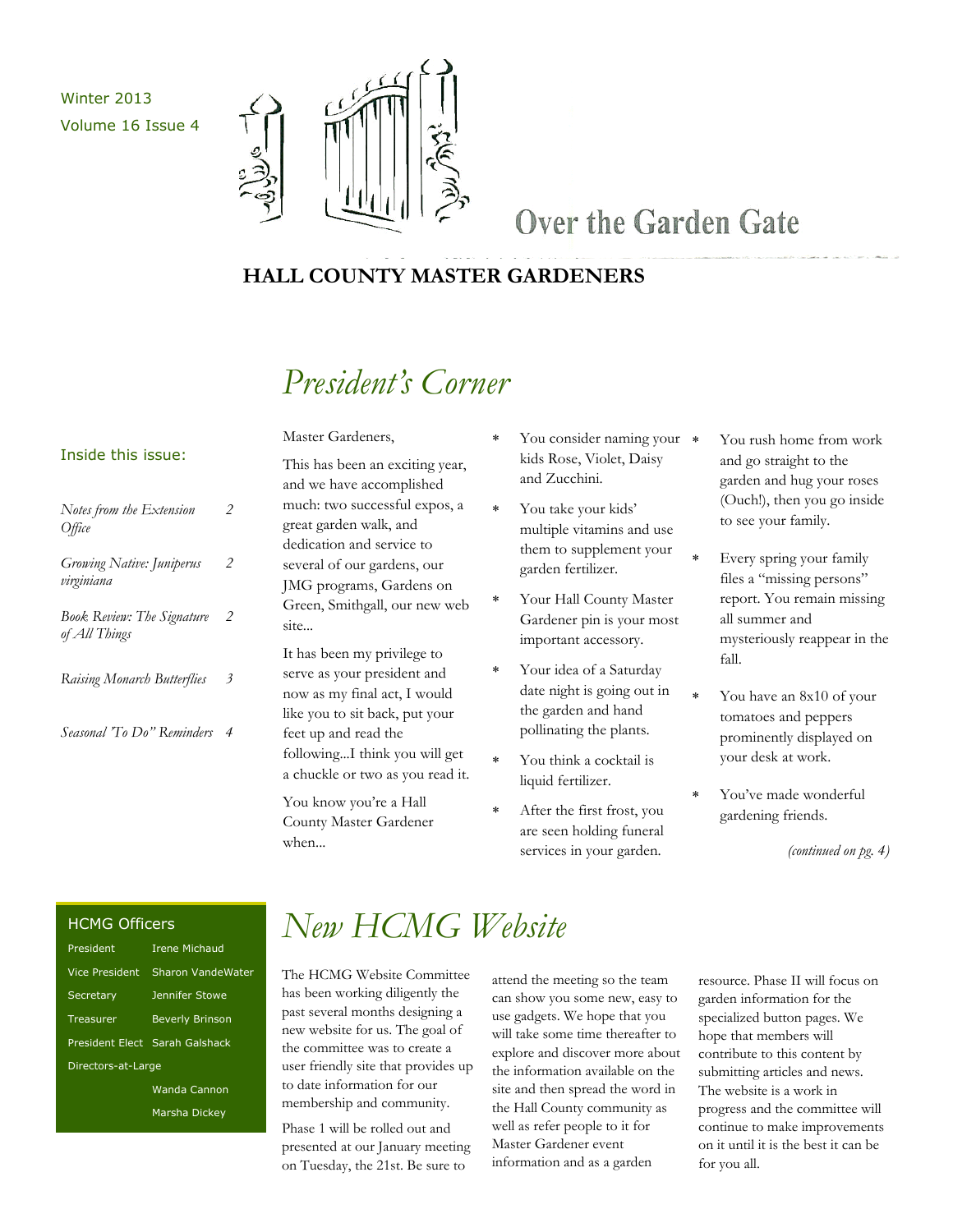

*White-breasted nuthatch Sitta carolinensis*

As I write this note, it is only 6 days before Christmas. For me, this time of year is a busy one. Master Gardeners are turning in their volunteer hours and are finishing getting all of their last minute responsibilities for the year out of the way! I appreciate all of you who get these things in *By Wanda Cannon*

There will be 18 new Master Gardener Extension Volunteer Trainees that start their classes on January 7th, 2014. They are

to me in a timely manner. It sure

makes my job easier.

an excited and enthusiastic group of individuals.

*Notes from the Extension Office*

2014 will bring in a new year filled with changes and new updates that will make all Hall County MG's life a little easier. There will be a new program for logging and turning in volunteer hours, which should make, the majority of you who know how to use a computer, logging hours a lot easier. There will be updates on this system so look for it in upcoming emails. This past year was a great year for the

Hall County Master Gardeners. There was the successful Spring Expo, Garden Walk and Fall Expo. Many volunteered at Gardens on Green, Smithgall Woodland Gardens, Wilshire Park, History Center Gardens, Habitat for Humanity, Elachee and Linwood Preserve. We never run out of places, projects and resources to tap into to make our lives in the Gainesville area productive and useful. UGA Extension warmly

*(cont. on pg. 4)*

Tis the season to Be aware Of the tiny magic Everywhere.

# *Growing Native: Juniperus virginiana*

A native evergreen with a misleading name, Eastern red cedar is actually in the juniper family. The Latin name, Juniperus, comes from 'junio' meaning young and 'parere', to produce. It is the most widely distributed eastern conifer, native to 37 states. It is resistant to extremes of drought, heat and cold, making it a great addition to a garden.

It is an aromatic tree which varies in color from gray-green to blue-green. Plants can be monoecious or dioecious. It blooms in late winter with male flowers being yellow and the female's green. The fused cones appear as pale blue fruit on female plants which are eaten by birds. The dense habit of the eastern red cedar also provides birds such as

waxwings, quail, ruffed grouse, pheasant, turkey with good cover.

This is a useful tree for erosion control and windbreak areas. The heartwood, because of its aromatic odor and mothrepellant properties, has long been used for closet linings and wardrobes. It should be noted that it is an alternate host for the cedar-apple rust.



*The Signature of All Things Elizabeth Gilbert 512 pages* 

### *Book Review: The Signature of All Things By Karin Hicks*

Elizabeth Gilbert, author of Eat, Pray, Love, is out with a new novel call *The Signature of All Things*. The book spans much of the 18th and 19th centuries and follows the Whittaker family across the globe from London to Peru, Philadelphia, Tahiti, Amsterdam and beyond. One of the most memorable characters is Alma Whittaker, daughter of a British transplant who made his fortune in botanical pharmaceuticals. Alma grows up roaming the greenhouses and woodlands on the family estate. As an intellectually ambitious, 19th century woman she becomes a

botanist herself with a passion for mosses. Her research takes her deeper into the mysteries of evolution, but she falls in love with a man who paints orchids, who takes her into the realm of the spiritual, the divine and the magical. I read this book straight through. It is a page turner and a must read!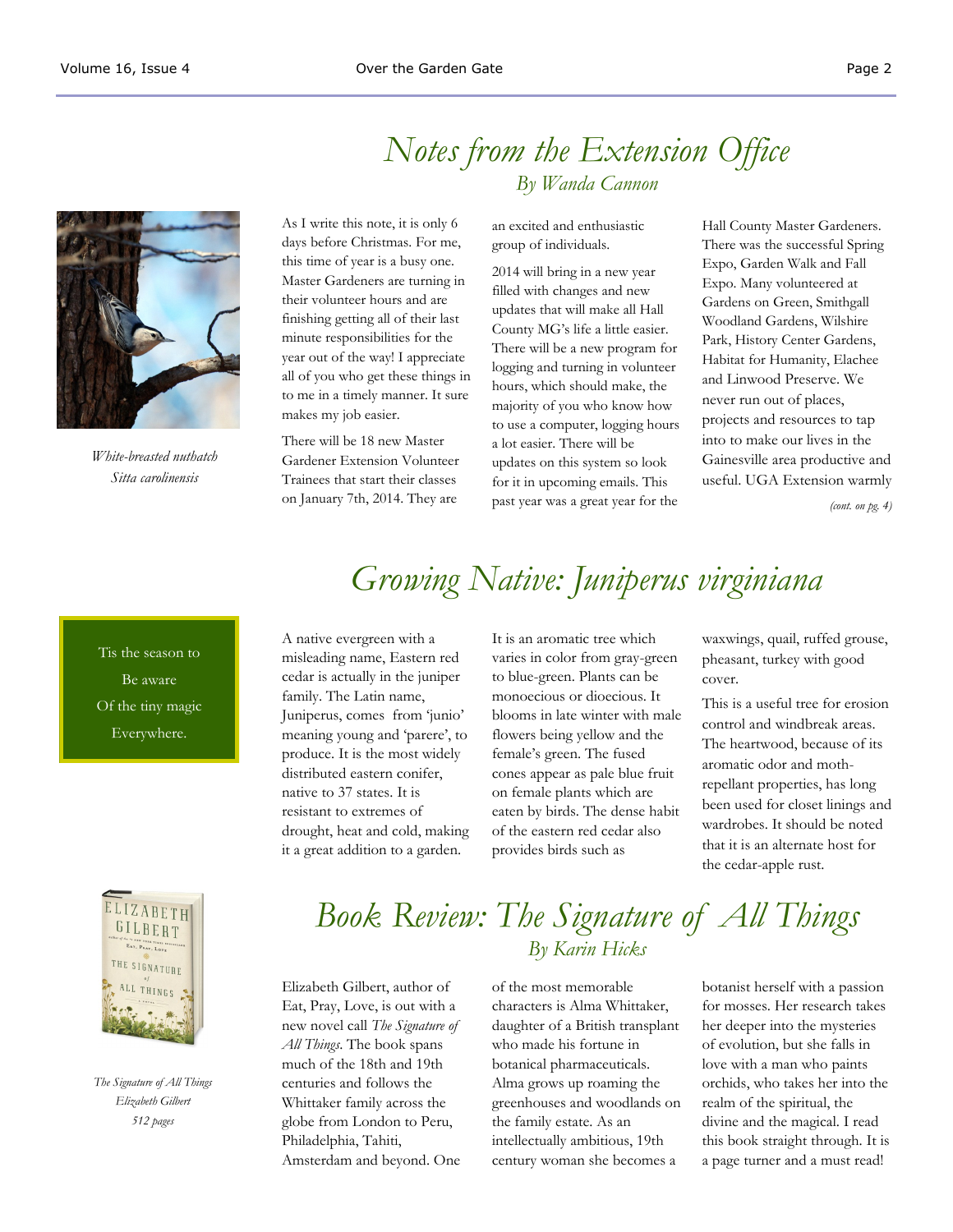## *Raising Monarch Butterflies: My interview with Penny Stowe By Karin Hicks*

Recently, I sat down and talked with fellow HCMG, Penny Stowe, about her experience raising monarch butterflies.

#### **When did you get interested in butterflies?**

When I took the Master Gardener class in 2011, I learned about native plants and then butterfly gardening and I was hooked. I started growing milkweed to attract monarchs and then added other host plants like fennel and parsley for the black swallowtail butterflies.

#### **When did you see the first monarch in your garden?**

I waited a long time for any monarchs to show up but this past August I spotted a very ragged female hanging around the milkweed. I observed her curling her abdomen under the leaves laying eggs and when I turned over the leaf I saw eggs! It was very exciting and I began to take photographs to document my experience. A few days later I saw caterpillars munching the leaves.

#### **So, when did you start raising monarchs?**

Well, I watched the caterpillars grow from one instar stage to the next and then crawl off to find a place to form their chrysalis. I never could find their chrysalis in my garden and I wanted to watch this stage of the metamorphosis, so I took some caterpillars inside and put them in a butterfly habitat cage.

**What happened next?**

The caterpillars started to take their J shape and then make their chrysalis. After about 10 days butterflies began to eclose from the chrysalis but I kept missing the actual event. It happens so fast so I took the habitat cage and my camera into the bathroom while I showered and sure enough one began to emerge. I jumped out of the shower, grabbed my camera and started shooting a series of shots of the monarch emerging. It was amazing to see it cling on to the chrysalis as it pumped its wings with fluid, and then spread its wings to dry.

#### **How many monarchs have you raised and released?** About 5 or 6 monarchs.

### **How did you end up with a super generation monarch?**

I was really excited when I found some monarch chrysalises in my asters right before some predicted freezing weather. So I brought them inside and a few days later two of them emerged. Two beautiful males! (Males have the dark spots on their hind wings, females do not.) There were no flowers blooming at this time of year so I had to feed them. I started feeding them Gatorade (with the real sugar, not artificial sugar) but then moved to a honey solution of 1 tsp. honey to 10 tsp. water. I used a paperclip to unfurl his proboscis to help the drinking process along. Since butterflies taste with their feed I put the honey water in a

small petri dish where he would drink. One died about a week later and the other one lived until we had a break in the weather and I could release him when the temp was above 50 degrees. In early December, my husband found a monarch, near where I had found the others, laying on the ground with crinkled wings. I believe the wind must have blown the chrysalis out of its hiding spot and when it came time for him to emerge; he wasn't able to hang down and let his wings expand and dry in the proper shape. Since it is so cold now and he can only flap around, I knew he would die so I started feeding him the diluted honey water. He seems to enjoy sitting on my finger and being fed. He could possibly live for months since this generation would normally over-winter in Mexico and fly back to the United States in Spring to start their life cycle again. So, I may just have a pet monarch for a while!

#### **What have you taken away from this experience?**

This experience has transformed my gardening approach so that I now grow plants specifically for pollinators. This experience has awakened a curiosity of the natural world. There are so many things that you can witness in your own backyard if you just provide the right environment and create habitats for wildlife. The



Penny feeding her monarch

monarch lifecycle relies exclusively on the milkweed plant; from laying of the eggs to being the sole food source for the caterpillars. Adding several species of milkweed provides a diverse habitat for this species of butterfly. It was an incredible experience to witness the life cycle happen before my eyes. I created a photo book to document the whole metamorphosis and I must say it was a thrilling experience!



Monarch using proboscis to drink honey water